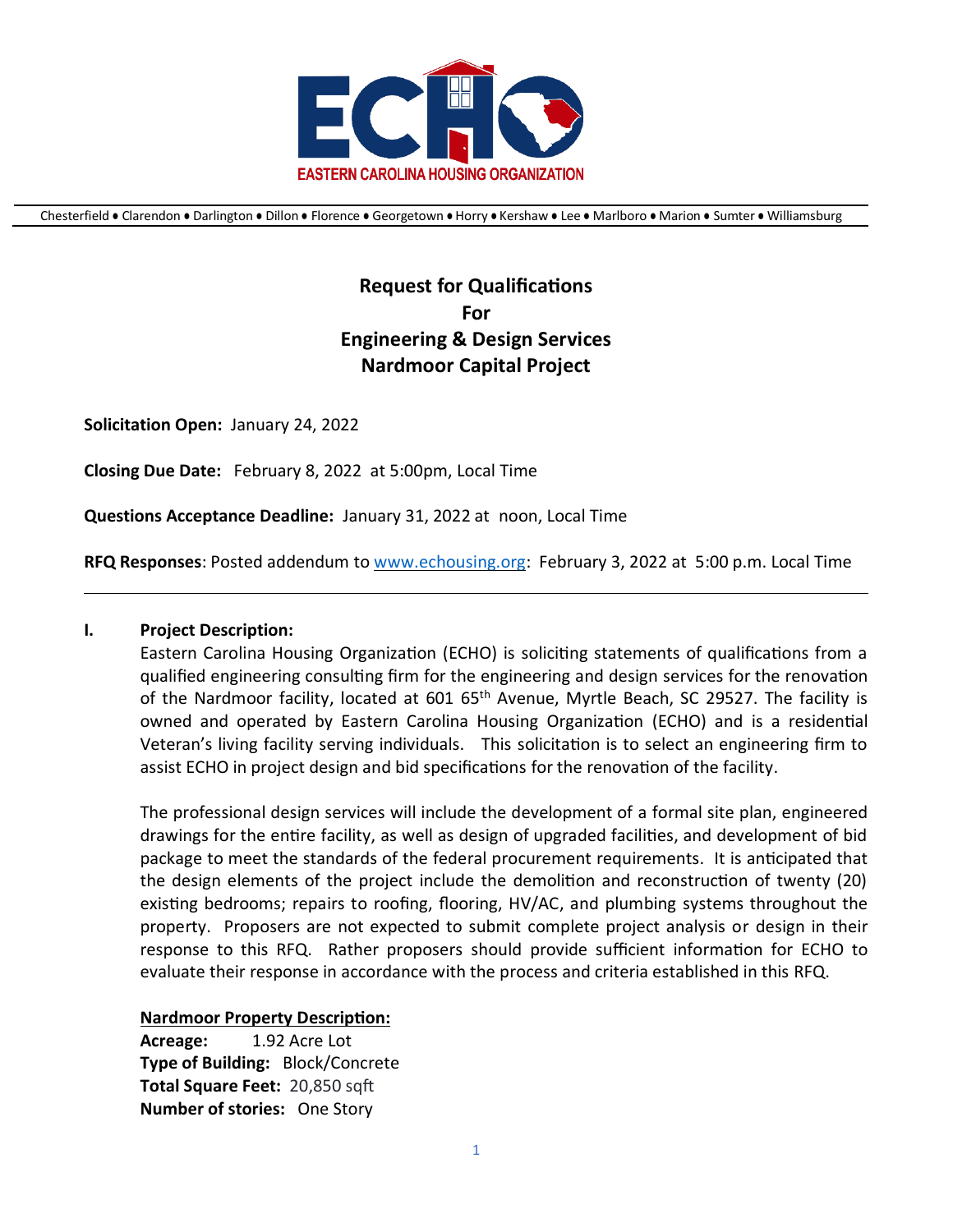### **Total number of bedrooms/ toilet/ bathrooms Building:** 35/40/40 **Total number of bedrooms/ toilet/ bathrooms in the Project Area**: 20/22/20 **Number of Parking Spaces: 32**

**Communal living area:** The area includes the living room, meeting area, kitchen, dining room facilities open to clients. Residents also have access to an on-site wellness center.

**Administrative spaces and maintenance spaces:** There are three administrative offices within the complex totaling 1,000 sqft. In addition, there are 350 sq.ft. of maintenance space located within the facility.

#### **II. Funding:**

This project is funded by the United State Department of Veterans Affairs (VA) Capital Grant Project. The project and successful RFQ respondent are subject to all Federal rules and regulations.

#### **III. Project Scope**

This is a federally funded project. The Nardmoor facility was built in 1994 and is located on 1.92 acres. The facility requires updates to address structural repairs to flooring, roof repairs, HVAC, plumbing, electrical and mechanical systems. Due to the impacts of COVID-19, separation of restroom facilities is now required by grant sponsors. The scope of work also includes improving the accessibility both within the building and on the site to access program spaces.

### **1. Existing Conditions Site Survey/ Plan**

### **2. Site Survey / Site Plan:**

a. Building Existing Conditions: Provide Site Survey/Plan showing overall site, acreage, building location(s), site access, utilities, parking, site amenities, etc.

b. Site Improvements: Provide Site Survey/Plan showing overall site, acreage, building location(s), site access, parking, site amenities, etc.

### **3. Floor Plan(s) & Drawings:**

*All construction documents must demonstrate accessibility, life/safety, and code/standard compliance.*

- a. Demolition Scope: Provide drawings showing original/existing conditions/features to be removed, stored, or relocated.
- b. Construction Scope: Provide drawings showing proposed improvements for new construction, addition, and/or remodel work. Clearly indicate codes/standards to be followed, life/safety requirements and accessible units/areas.
- c. After construction, the selected firm will determine final conditions and will pre-pare asbuilt drawings.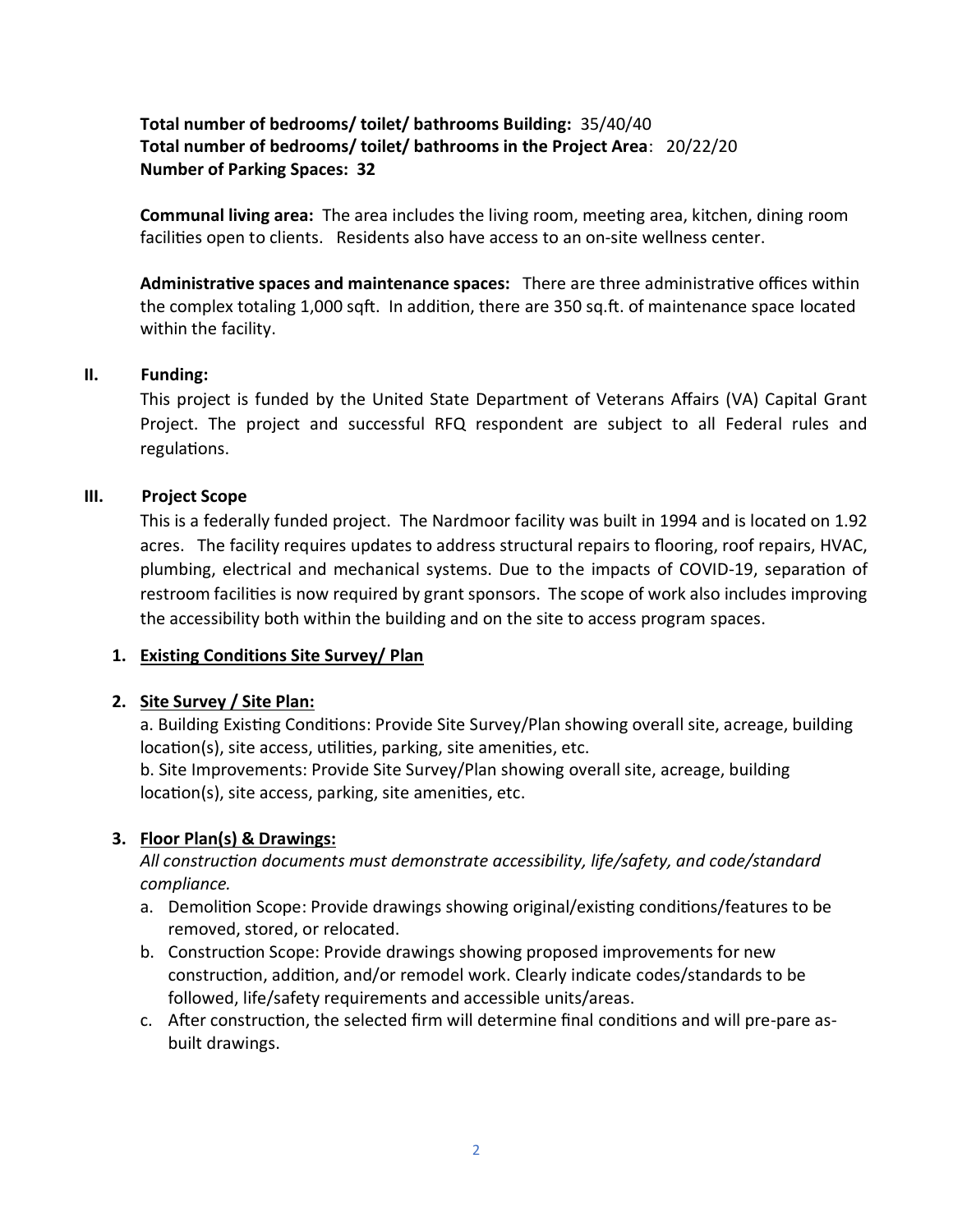#### **IV. RFQ SUBMISSION**

All Statements of Qualifications submitted must follow the same format. Submittals should be prepared in a timely and economical manner, providing a straightforward, concise description of the firms' ability to meet the requirements of the RFQ. ECHO does not desire voluminous qualifications submissions; therefore, the submission will be limited to fifteen (15) pages (pdf file, electronic submittal).

The evaluation of qualifications submissions will be in accordance with all Federal regulations and requirements. **Cost is NOT a factor in the ranking of firms to provide services herein. DO NOT include any reference to consultant costs in the RFQ response. Any RFQ response with any discussion of cost will be disqualified.** Firms are advised that this evaluation and selection process is a competition and not simply a prequalification. Note that all contracts will be based on a negotiated fee based on the final approved project scope.

#### **Information should be formatted asrequested, in the order listed below.**

- **1. Letter of Interest**
- **2. Qualifications of Firm and Project Staff (45 Points)** List all licenses and certifications for each key individual(s) that are considered critical to the success of this project in addition to those identified above. Qualifications should include experience in similar projects, listing certifications and licenses for key individuals.

### **3. Professional Experience on Similar Projects and References: (55 Points)**

Provide a list of similar projects completed by your firm. For up to three relevant projects (a minimum of two must be completed), include a project description that demonstrates the firm's capabilities in the delivery of services that are similar to this project. For each project provided as a reference, include the name / contact information of the client.

#### **V. Access of RFQ Document & Questions**

The RFQ is available on the ECHO website at [www.echousing.org.](http://www.echousing.org/) Requests for copies of the RFQ may be made to [procurement@echousing.org.](mailto:procurement@echousing.org) Prior to submitting qualifications, each proposer shall carefully examine the RFQ document, study and thoroughly familiarize himself/herself with the requirements thereof and notify Ownerof any conflicts, errors, or discrepancies.

By submission of a statement of qualifications, the respondent guarantees that all services offered meet the requirements of the solicitation.

All questions should be submitted to [procurement@echousing.org](mailto:procurement@echousing.org) by 5pm on January 31, 2022, 5pm, local time. If questions are received, responses will be posted to the ECHO website on February 3, 2022 by 5pm.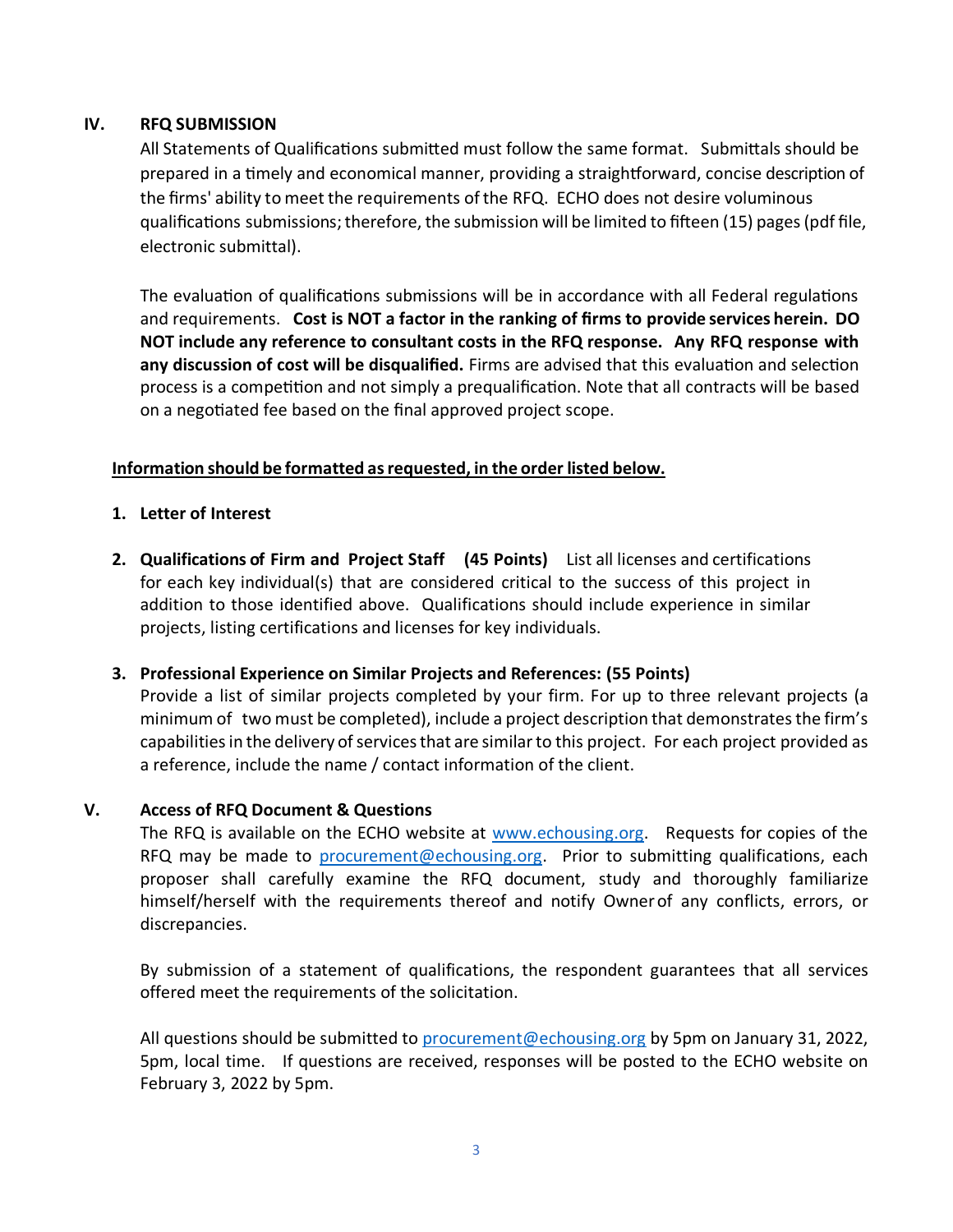### **VI. Non-Collusion**

By submitting a response, the party making the foregoing offer that such offer is genuine and not collusive or sham; that said Responder has not colluded, conspired, connived, or agreed, directly or indirectly with any responder or person, to put in a sham response, or that such otherperson shall refrain from offering and has not in any manner, directly or indirectly sought by agreement or collusion, or communication or conference, with any person to fix the submittal offer or any other responder or to fix any overhead, profit or cost element of said Response or of that of any other responder or to secure any advantage against owner any person interested in the proposed contract; and that all statements in said response are true; and further, that such responder has not, directly or indirectly submitted this RFQ, or the contents thereof, or divulged information or date relative thereto to any association or to any member or agent thereof.

### **VII. Licenses**

All Proposers must be properly licensed to do business in the State of South Carolina and must comply with the Code of Laws of South Carolina including Section 40-11-200, when applicable. The Proposer's company does not need to be based in South Carolina, but must be licensed to do business in the State of SC and specifically the City of Myrtle Beach, if awarded a contract. **The successful proposer must have all appropriate business license(s) prior to contract execution.**  Proposers that fail to comply with this requirement, are considered as non-responsive.

### **VIII. Certificate of Insurance Instructions/ Requirements**

All Proposers shall provide proof of all required insurance(s), including worker's compensation, premises, liability and general liability. As a contractor/vendor providing services we require that you provide us with evidence of insurance withthe minimum requirements outlined below and have included a Sample Certificate:

#### 1. Commercial General Liability (Occurrence Form)

| General Aggregate (other than Prod/Comp Ops Liability) \$2,000,000 |             |
|--------------------------------------------------------------------|-------------|
| Products/Completed Operations Aggregate                            | \$2,000,000 |
| Personal & Advertising Injury Liability                            | \$1,000,000 |
| Each Occurrence                                                    | \$1,000,000 |
| Per Project Aggregate                                              |             |

- Eastern Carolina Housing Organization its officers, employees, and agents named as additional insured for both on-going and completed operations.
- Waiver of Subrogation in favor of Eastern Carolina Housing Organization.
- Primary non-contributory
- Subcontractor shall maintain General Liability coverage for itself and each additional insured for atleast 3 years after completion of the work.
- 2. Workers Compensation and Employer's Liability

| <b>Workers Compensation</b><br>State Statutory Limits |
|-------------------------------------------------------|
|-------------------------------------------------------|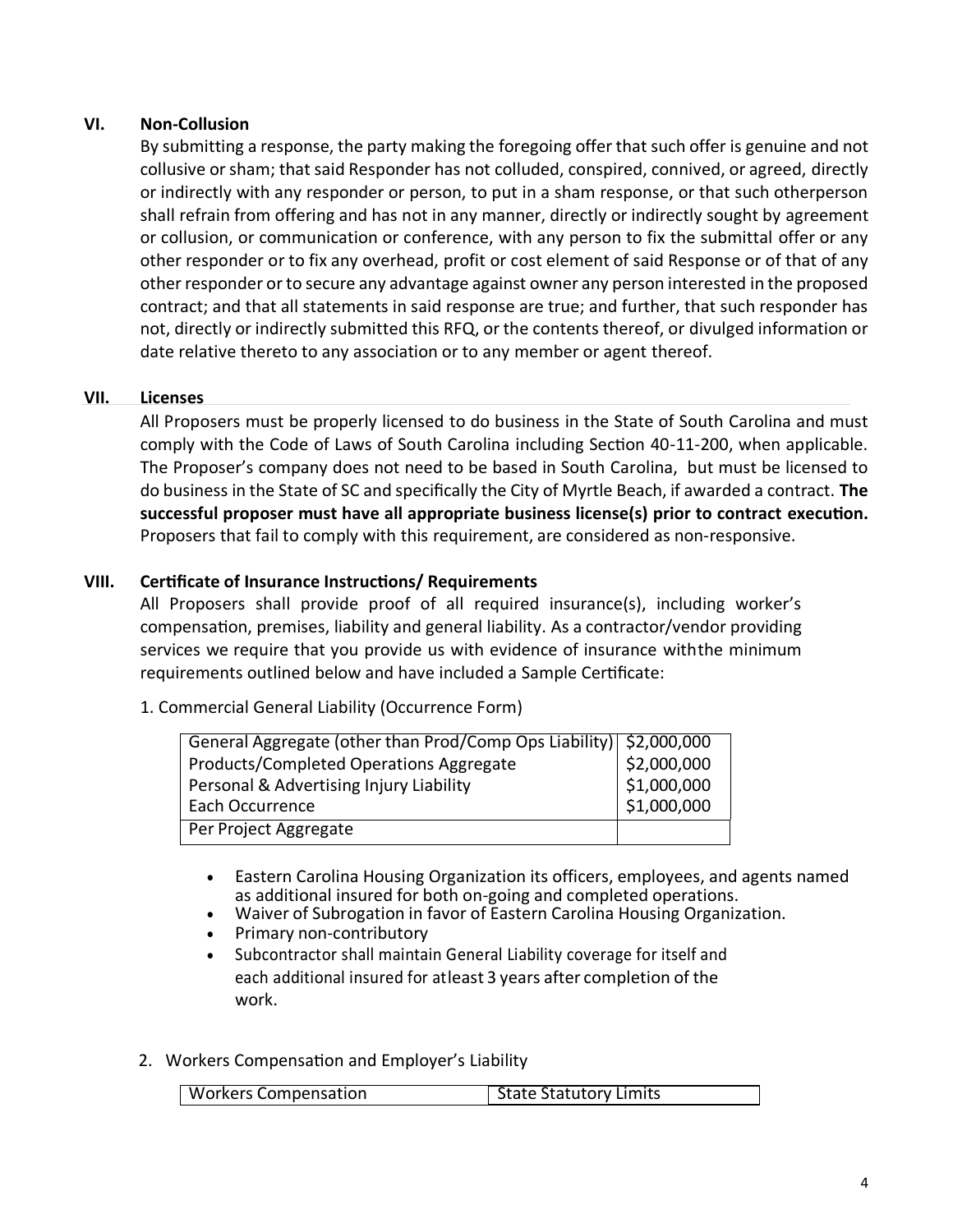| \$500,000 each accident                           |                                            |
|---------------------------------------------------|--------------------------------------------|
| \$500,000 policy limit<br>\$500,000 each employee | <sup>1</sup> Employers Liability Insurance |

- Coverage must include a waiver of subrogation in favor of Eastern Carolina Housing Organization.
- 3. Automobile Liability

\$1,000,000 Combined Single Limit per Accident

- Applies to any owned, non-owned and hired vehicles
- Waiver of Subrogation in favor of Eastern Carolina Housing Organization, its officers, employees, and agents
- Eastern Carolina Housing Organization, its officers, employees, and agents named as Additional Insured
- 4. Umbrella Liability

Each Occurrence and Aggregate \$1,000,000 Limit

• Umbrella coverage in excess of General Liability, Commercial Auto, and Employers Liability

The above coverages must be placed with an insurance company with an A.M. Best rating of Aor better. The certificate shall show Eastern Carolina Housing Organization, as the certificate holder and include a 30-day advance notice of cancellation.

### **IX. Required Forms:**

Below are the list of required forms to be submitted as a part of the RFQ package.

Non Collusion Affidavit *(Sample Provided)*

- Drug Free Workplace Form (*Sample Provided*)
- Certification of Restrictions on Lobbying (Anti-Lobbying Form) (*Sample Provided*)
- $\Box$  Certification Regarding Debarment, Suspension And Other Responsibility Matters Form(Debarment Form) (*Sample Provided*)
- $\Box$  Copy of Business License to do business in South Carolina and City of Myrtle Beach
- $\square$  Sample Certificate of Insurance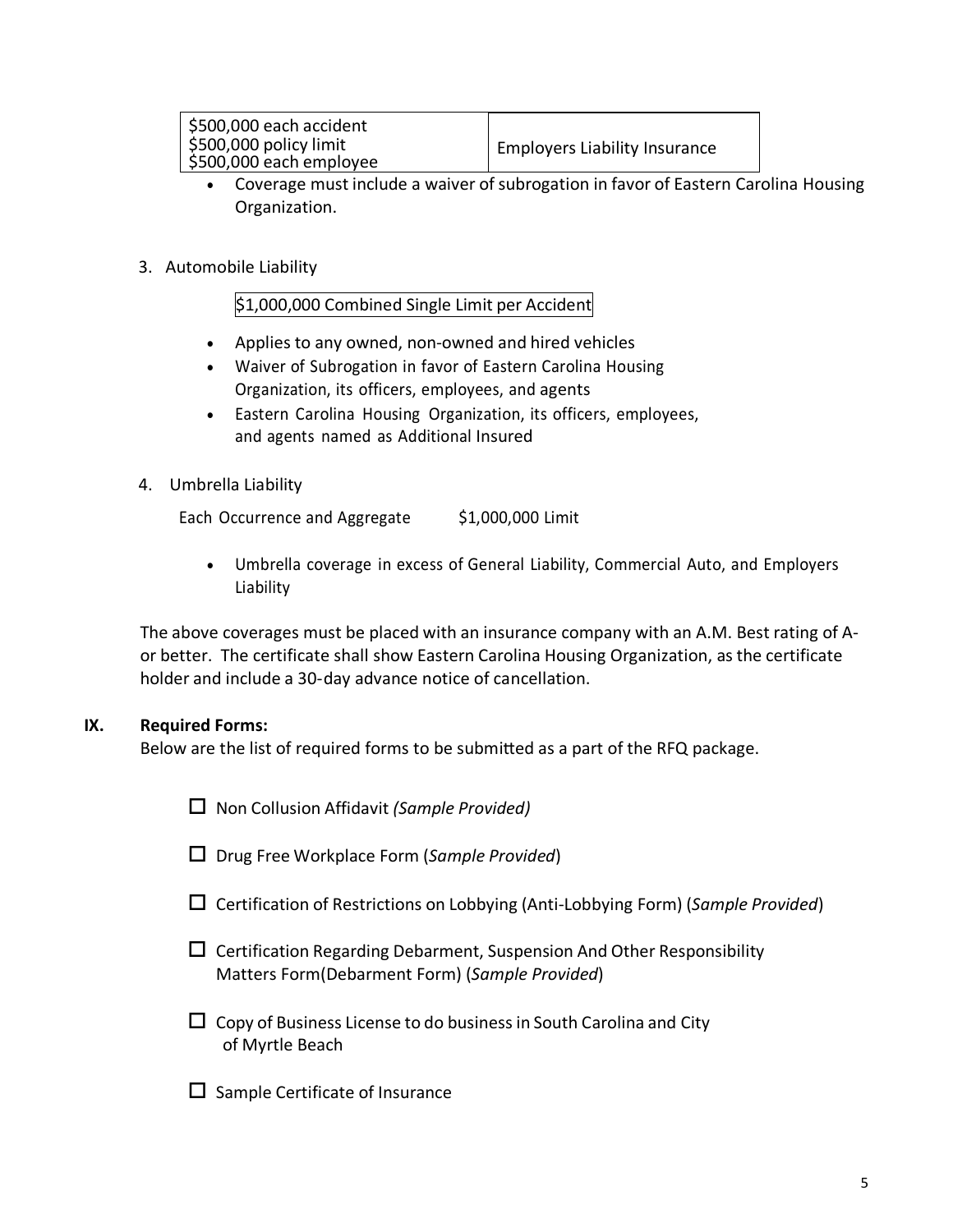$\Box$  IRS W-9 Form (signed within 3 months of the submittal date)

#### **X. RFQ Submissions**

Submissions must be received prior to February 8, 2022 at 5pm. Submissions may be received electronically to[procurement@echousing.org](mailto:procurement@echousing.org) or hand delivered to:

> Mr. Joey Smoak Nardmoor Capital Project Eastern Carolina Housing Organization 407 Broadway Myrtle Beach, SC 29528

#### **REQUIRED FORM**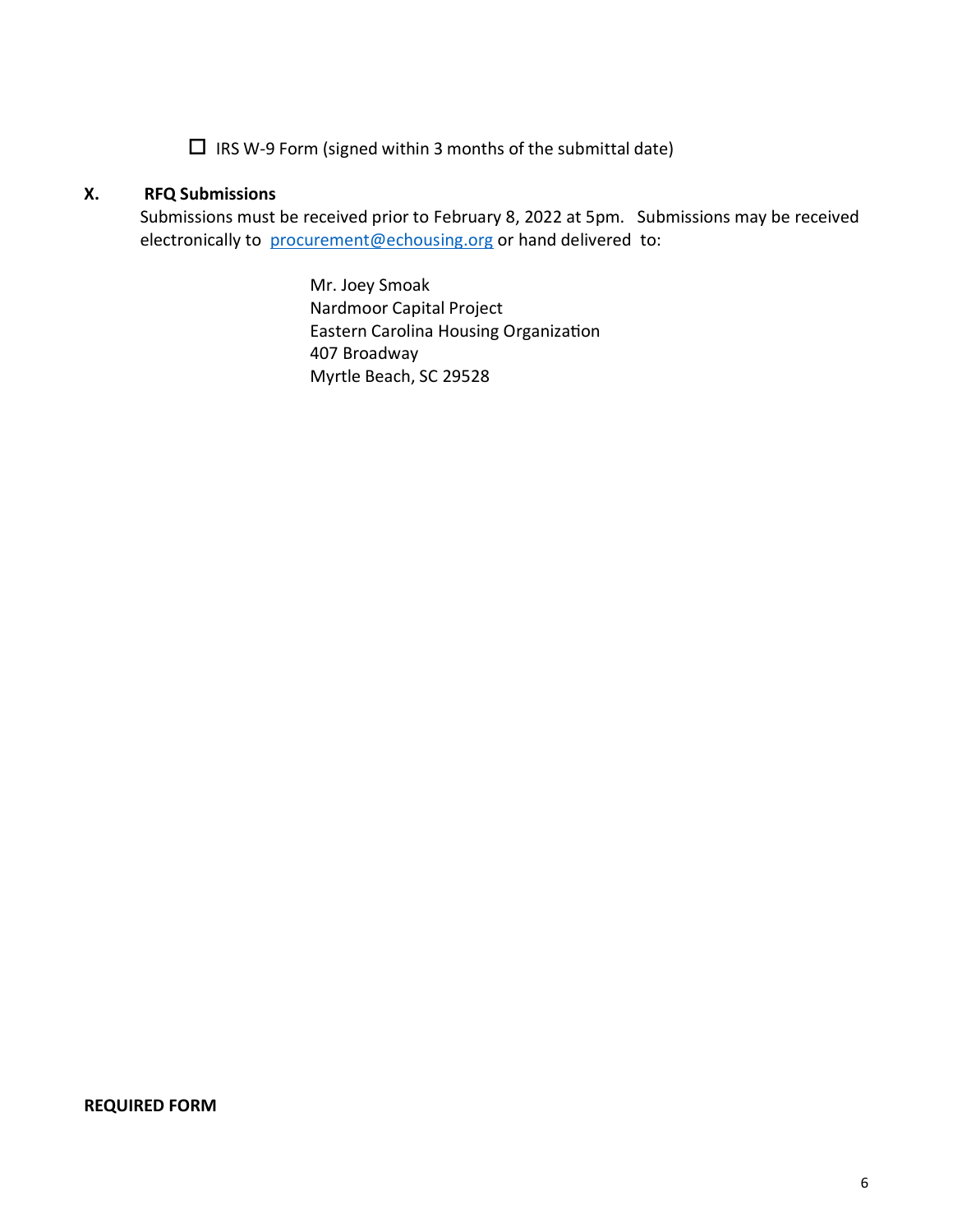# **NON-COLLUSION AFFIDAVIT**

The undersigned states that he/she is authorized to make this affidavit on behalf my company and its owner(s) and officers. I am the individual responsible in my company for the price(s) and amount(s) contained in the Proposal Response, and the preparation of the Proposal. I state that:

1. The price(s) and amount(s) of this Proposal Response have been arrived at independently and without consultation, communication or agreement with any other Provider, potential Provider, Proposal, or potential Proposal.

2. Neither the price(s) nor the amount(s) of this Proposal Response have been disclosed to any other company or individual who is a Provider, potential Provider, Proposal, or potential Proposal, and they will not be disclosed.

3. No attempt has been made or will be made to induce any company or persons to refrain from submitting a Proposal for this RFQ contract, or to submit a price(s) higher than the price(s) in this Proposal, or to submit any intentionally high or non-competitive price(s) or other form of complementary Proposal.

4. The Proposal Response of my company is made in good faith and is not pursuant to any agreement or discussion with, or inducement from, any company, firm or person to submit a complementary or noncompetitive Proposal.

5. That the undersigned is informed of all the relevant facts surrounding the preparation and submission of these qualifications; that the undersigned knows and represents and warrants to Eastern Carolina Housing Organization (ECHO) that these qualifications are prepared and submitted without collusion with any other person, business entity or corporation; and that the company submitting these qualifications is the only person, business entity or corporation with any interest in the resultant contract.

6. \_\_\_\_\_\_\_\_\_\_\_\_\_\_\_\_\_\_\_\_\_\_\_, its affiliates, subsidiaries, officers, and employees of \_\_\_\_\_\_\_\_\_\_\_\_\_\_\_\_\_\_\_\_\_\_ are not currently under investigation, by any government agency and have not in the last three years been convicted or found liable for any act prohibited by state or federal law in any jurisdiction, involving conspiracy or collusion with respect to this Proposal, or any public contract.

| Company Name: Name and South Allen Company Name: Name and South Allen Company Name and South Allen Company of the Company of the Company of the Company of the Company of the Company of the Company of the Company of the Com |                           | Date: |
|--------------------------------------------------------------------------------------------------------------------------------------------------------------------------------------------------------------------------------|---------------------------|-------|
| Address/City/State/Zip: Address And Address And Address And Address And Address A                                                                                                                                              |                           |       |
| Authorized Signature: Authorized Signature:                                                                                                                                                                                    | Printed Name:             |       |
| Title:                                                                                                                                                                                                                         | Telephone/ Email Address: |       |
|                                                                                                                                                                                                                                |                           |       |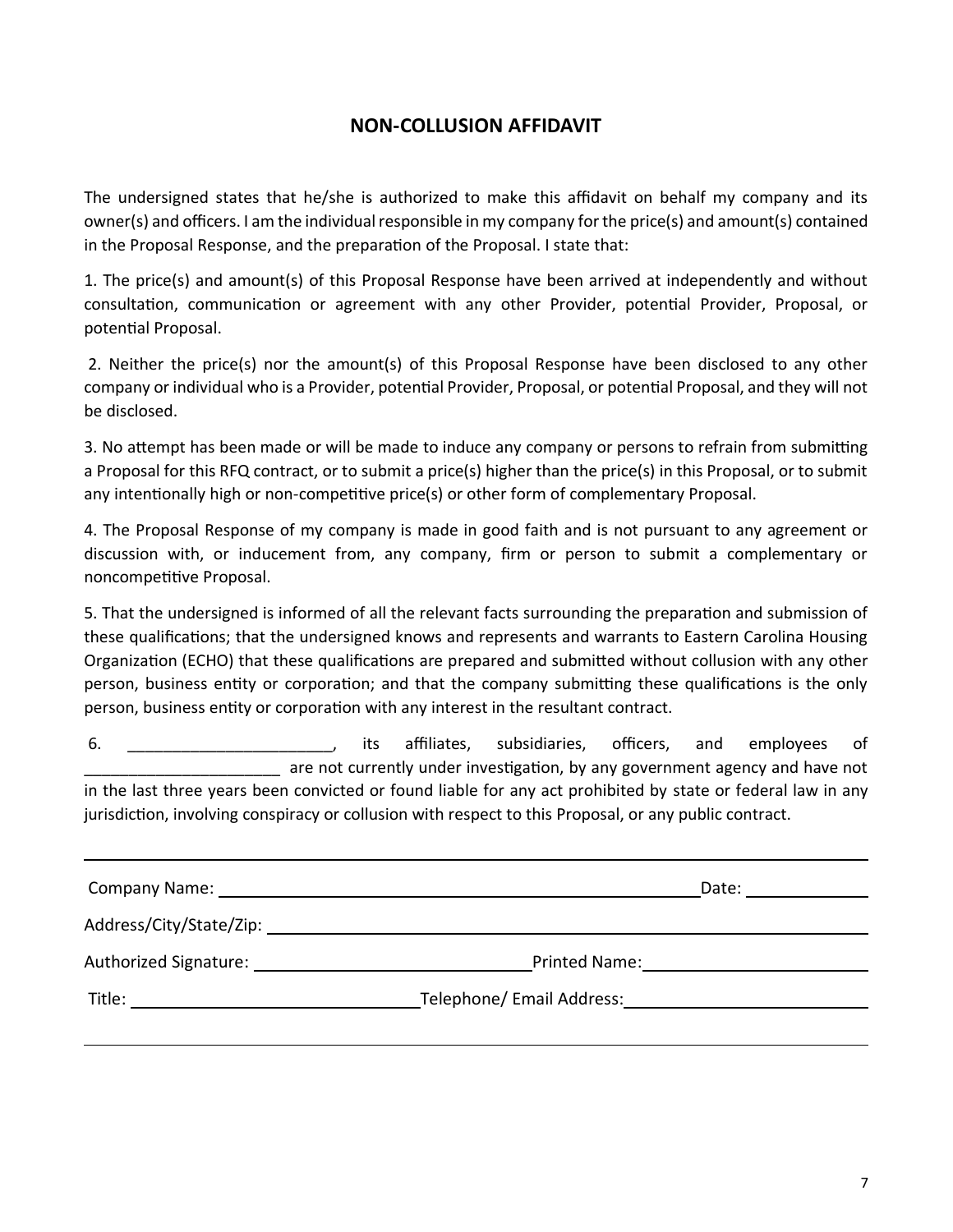#### **REQUIRED FORM**

# **S.C. DRUG FREE WORKPLACE (CONTRACTORS OTHER THAN INDIVIDUALS) FOR CONTRACTORS RECEIVINT \$50,000 OR MORE FROM A STATE AGENCY AND ALL STATE AGENCIES REQUIRED OF CONTRACT AMOUNT**

As required by the S.C. Drug-Free Workplace Act #593 of 1990 and the Federal Drug-Free Workplace Act of 1988 and implemented under the applicable CFR –

A. The applicant certifies that it will or will continue to provide a drug-free workplace by:

(a) Publishing a statement notifying employees that the unlawful manufacture, distribution, dispensing, possession, or use of a controlled substance, possession, or use of a controlled substance is prohibited in the contractor's workplace and specifying the actions that will be taken against employees for violation of such prohibition;

(b) Establishing an on-going drug-free awareness program to inform employees about-

- (1) The dangers of drug abuse at the workplace;
- (2) The contractor's policy of maintaining a drug-free workplace;

(3) Any available drug counseling, rehabilitation and employee assistance programs; and

(4) The penalties that may be imposed upon employees for drug abuse violations occurring in the workplace;

(c) Making it a requirement that each employee to be engaged in the performance of the contract be given a copy of the statement required by paragraph (a);

(d) Notify the employee of the statement required by paragraph (a) that, as a condition of employment under the contract, the employee will –

(1) Abide by the terms of the statement; and

(2) Notify the employer in writing of his or her conviction for a violation of a criminal drug statute occurring in the workplace no later than five calendar days after such conviction.

(e) Notify the agency, in writing, within 10 calendar days after receiving notice under subparagraph (d) (2) from an employee or otherwise receiving actual notice of such conviction. Employers of convicted employees must provide notice, including position title, to the State Funding Agency. Notice shall include the identification number(s) of each affected contract;

(f) Taking one of the following actions, within 30 calendar days of receiving notice under subparagraph (d) (2); with respect to any employee who is so convicted  $-$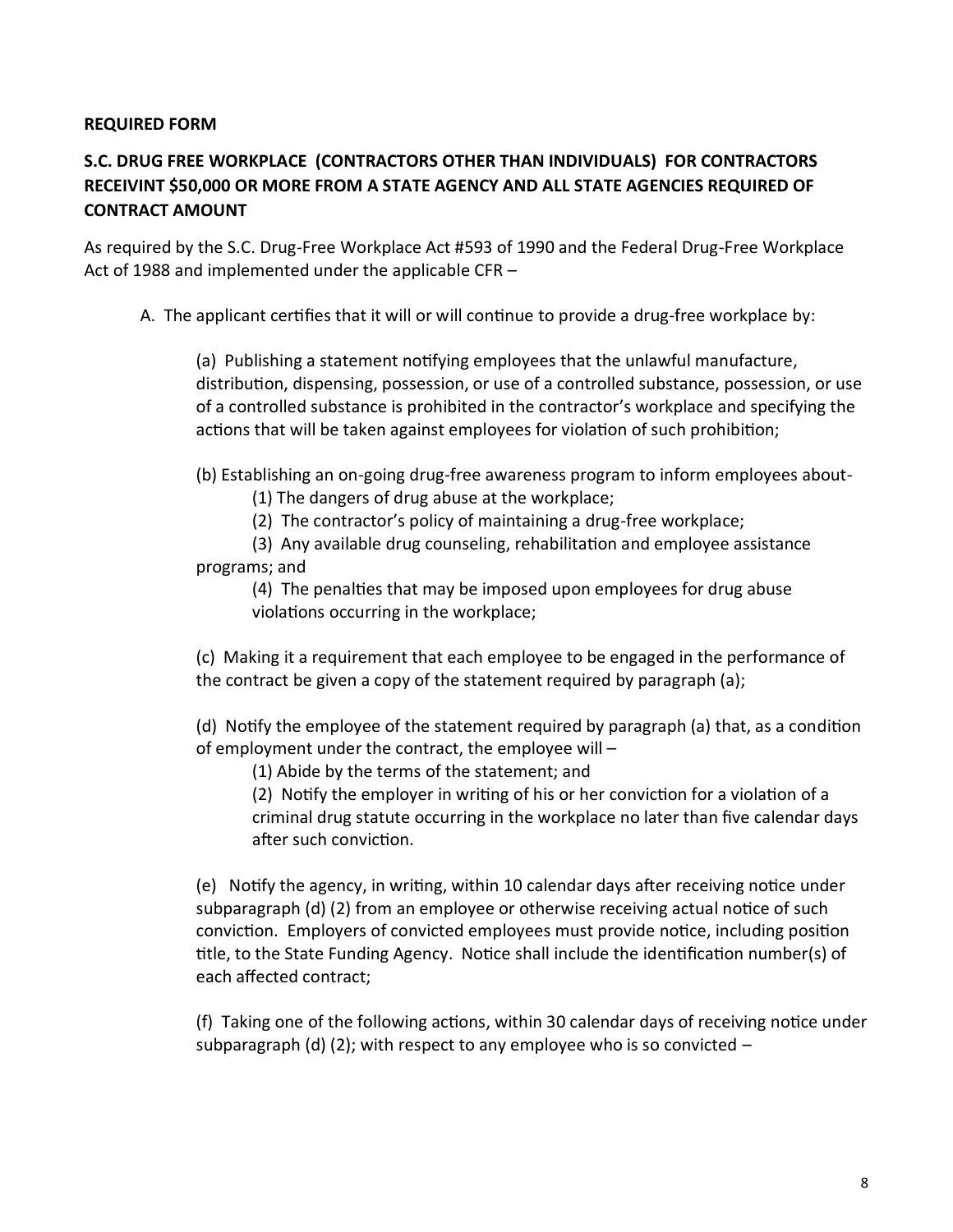(1) Taking appropriate personnel action against such an employee up to and including termination, consistent with eh requirements of the Rehabilitation Act of 1973, as amended; or

(2) Requiring such employees to participate satisfactorily in a drug abuse assistance or rehabilitation program approved for such purposes by a Federal, State, or local health, law enforcement, or other appropriate agency;

(g) Making a good faith effort to continue to maintain a drug-free workplace through implementation of paragraphs (a), (b), (c), (d),  $\epsilon$  and (f).

### B. DRUG-FREE WORKPLACE (CONTRACTORS WHO ARE INDIVIDUALS) - **APPLICABLE TO CONTRATORS RECEIVING \$50,000 OR MORE FROM A STATE AGENCY.**

As required by the S.C. Drug-Free Workplace #593 of 1980 –

(a) As a condition of the contract I certify that I will not engage in the unlawful manufacture, distribution, dispensing, possession, or use of controlled substance In conducting any activity with the contract; and

\_\_\_\_\_\_\_\_\_\_\_\_\_\_\_\_\_\_\_\_\_\_\_ \_\_\_\_\_\_\_\_\_\_\_\_\_\_\_\_\_\_\_\_\_\_\_\_\_\_\_\_\_\_\_\_

(b) If convicted of a criminal drug offense resulting from a violation occurring during the conduct of any contract activity, I will report the conviction, in writing, within 10 calendar days of the conviction to the Funding Agency.

Signature of Contractor Typed Name, Title and Date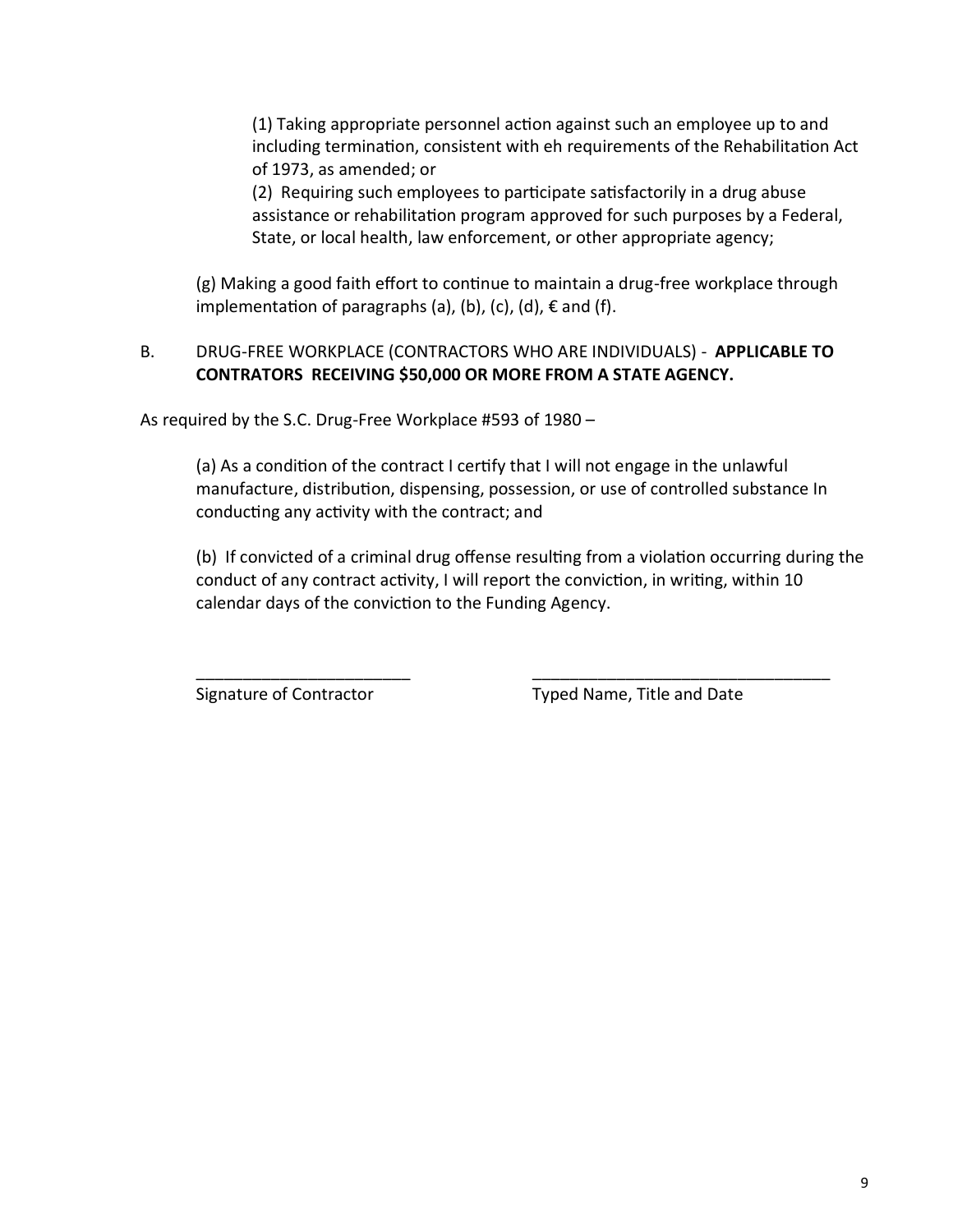#### **REQUIRED FORM**

#### **LOBBYING AND INFLUENCING FEDERAL EMPLOYEES**

The bidder or offeror certifies by signing and submitting this bid or proposal, to the best of his or her knowledge and belief, that:

- 1. No Federal appropriated funds have been paid or will be paid , by or on behalf of the Bidder or Offeror, to any person for influencing or attempting to influence an officer or employee of an agency, a Member of Congress, an officer or employee of Congress, or an employee of a Member of Congress in connection with the awarding of any Federal contract, the making of any Federal grant, the making of any Federal loan, the entering into of any cooperative agreement, and the extension, continuation, renewal, amendment, or modification of any Federal contract, grant, loan, or cooperative agreement.
- 2. If any funds other than Federal appropriates funds have been paid or will be paid to any person for influencing or attempting to influence an officer or employee of any agency, a Member of Congress, an officer or employee of Congress, or an employee of a Member of Congress in connection with this Federal contract, grant, loan, or cooperative agreement, the undersigned shall complete and submit Standard Form – LLL "Disclosure Form to Report Lobbying," in accordance with its instructions.
- 3. The undersigned shall require that the language of this certification be included in the award documents for all sub-awards at all tiers (including subcontracts, subgrants, and contracts under grants, loans, and cooperative agreements) and that all sub-recipients shall certify and disclose accordingly.

This certification is a material representation of fact upon which reliance was placed when this transaction was made or entered into. Submission of this certification is a prerequisite for making or entering into this transaction imposed by section 1352, title 31, US. Code. Any person who fails to file the required certification shall be subject to a civil penalty of not less than \$10,000and not more than \$100,000 for each such failure.

\_\_\_\_\_\_\_\_\_\_\_\_\_\_\_\_\_\_\_\_\_\_\_ \_\_\_\_\_\_\_\_\_\_\_\_\_\_\_\_\_\_\_\_\_\_\_\_\_\_\_\_\_\_\_\_\_\_\_

Signature of Bidder Company Name

\_\_\_\_\_\_\_\_\_\_\_\_\_\_\_\_\_\_\_\_\_\_\_\_\_\_ Typed Name, Title **Date** Date Date